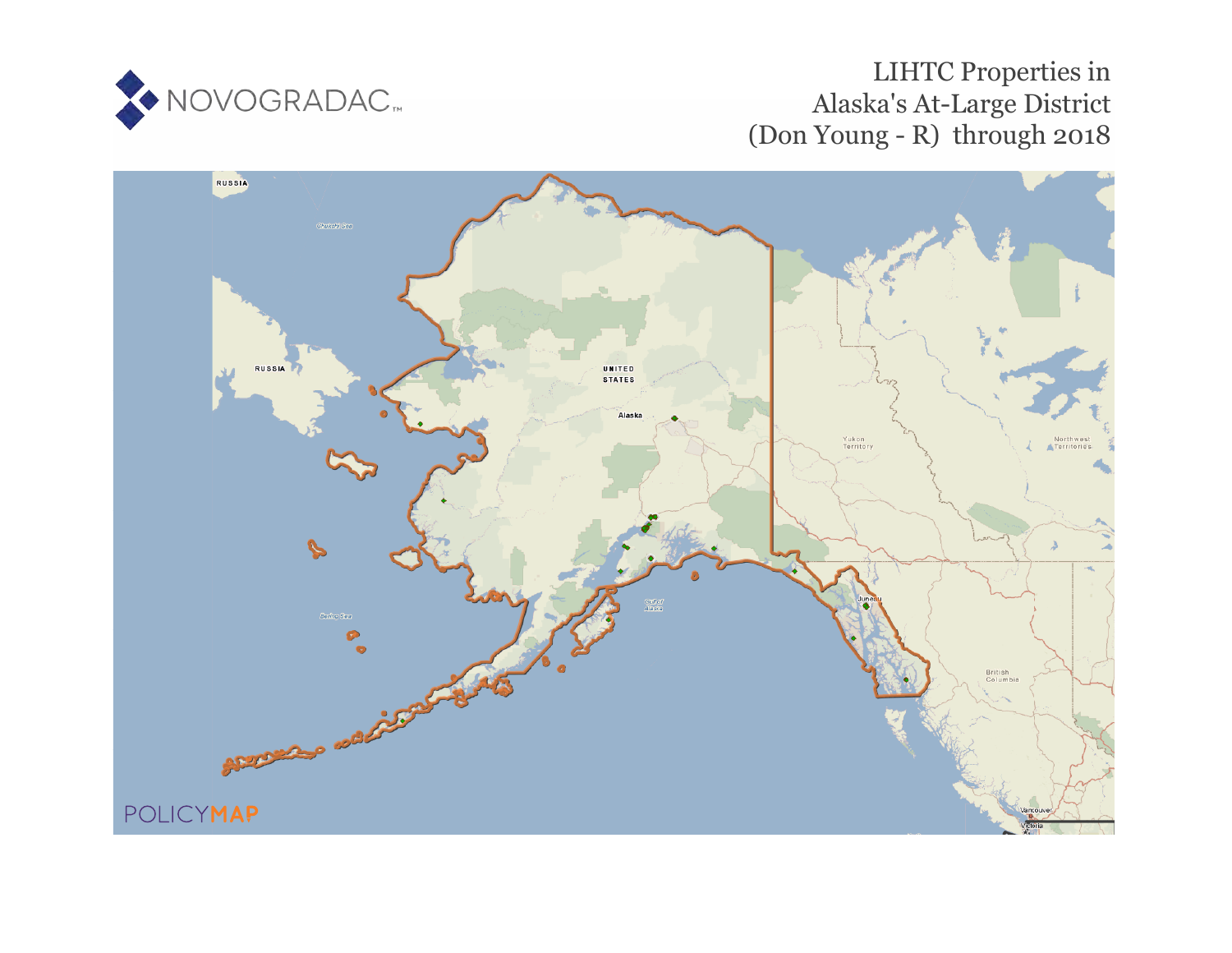| <b>Project Name</b>                                                                      | <b>Address</b>                      | City             | <b>State</b>  | <b>Zip Code</b> | Nonprofit<br><b>Sponsor</b> | <b>Allocation</b><br>Year | <b>Annual</b><br><b>Allocated</b><br><b>Amount</b> | <b>Year Placed<br/>in Service</b> | <b>Construction Type</b> | <b>Total</b><br><b>Units</b> | Low<br><b>Income</b><br><b>Units</b> | <b>Rent or</b><br><b>Income</b><br><b>Ceiling</b> | <b>Credit</b><br><b>Percentage</b>     | Tax-<br><b>Exempt</b><br><b>Bond</b> | <b>HUD Multi-</b><br>Family<br><b>Financing/Rental</b><br><b>Assistance</b> |
|------------------------------------------------------------------------------------------|-------------------------------------|------------------|---------------|-----------------|-----------------------------|---------------------------|----------------------------------------------------|-----------------------------------|--------------------------|------------------------------|--------------------------------------|---------------------------------------------------|----------------------------------------|--------------------------------------|-----------------------------------------------------------------------------|
| <b>EAGLE RIDGE</b><br><b>TOWNHOMES</b>                                                   | 1775 NORTH<br><b>THUMA</b>          | PALMER           | AK            | 99645           |                             | Insufficient<br>Data      | $\$0$                                              | Insufficient<br>Data              | Not Indicated            | $33\,$                       | $\mathbf 0$                          |                                                   | Not<br>Indicated                       |                                      |                                                                             |
| <b>GATEWAY-SEWARD</b><br>ASSOCIATES, LTD PTN ROAD                                        | 1810 PHOENIX                        | <b>SEWARD</b>    | AK            | 99664           |                             | Insufficient<br>Data      | $\$0$                                              | Insufficient<br>Data              | Not Indicated            | 20                           | $\mathbf 0$                          |                                                   | 30 % present<br>value                  |                                      |                                                                             |
| JUNEAU AFFORDABLE SCATTERED<br><b>RENTALS, LLC</b>                                       | <b>SITE</b>                         | <b>JUNEAU</b>    | AK            | 99801           | Yes                         | Insufficient<br>Data      | $\$0$                                              | Insufficient<br>Data              | New Construction         | 25                           | 25                                   | 60% AMGI                                          | Not<br>Indicated                       |                                      | $\rm No$                                                                    |
| <b>MILL BAY</b><br>TOWNHOMES, LLC                                                        | 1223 MILL BAY<br><b>ROAD</b>        | KODIAK           | AK            | 99615           |                             | Insufficient<br>Data      | ${\bf S0}$                                         | Insufficient<br>Data              | Not Indicated            | 20                           | $\mathbf 0$                          |                                                   | 70 % present<br>value                  |                                      |                                                                             |
| <b>TURNAGAIN PLACE</b><br><b>APTS</b>                                                    | 2708 COHO<br><b>WAY</b>             | ANCHORAGE        | AK            | 99517           |                             | Insufficient<br>Data      | \$0                                                | Insufficient<br>Data              | Not Indicated            | 29                           | $\bf{0}$                             |                                                   | 70 % present<br>value                  |                                      |                                                                             |
| VISTA ROSE PHASE I                                                                       | 1250 N LUCILLE WASILLA<br><b>ST</b> |                  | AK            | 99654           |                             | Insufficient<br>Data      | $\$0$                                              | Insufficient<br>Data              | Not Indicated            | 44                           | $\mathbf 0$                          |                                                   | Not<br>Indicated                       |                                      |                                                                             |
| VISTA ROSE PHASE II                                                                      | $1240$ N LUCILLE WASILLA ST         |                  | $\mathbf{AK}$ | 99654           |                             | Insufficient<br>Data      | $\$0$                                              | Insufficient<br>Data              | Not Indicated            | ${\bf 36}$                   | $\mathbf 0$                          |                                                   | Not<br>Indicated                       |                                      |                                                                             |
| YENLO PHASE I AND II 402-451 NORTH WASILLA                                               |                                     |                  | AK            | 99654           |                             | Insufficient<br>Data      | $\$0$                                              | Insufficient<br>Data              | Not Indicated            | 37                           | $\bf{0}$                             |                                                   | Not<br>Indicated                       |                                      |                                                                             |
| <b>GLACIER PARK-</b><br><b>KETCHIKAN</b><br><b>ASSOCIATES, LTD</b><br><b>PARTNERSHIP</b> | 660 SOUTH<br>YORKTOWN               | <b>KETCHIKAN</b> | AK            | 99901           |                             | Insufficient<br>Data      | \$0                                                | 1987                              | Not Indicated            | 22                           | $\bf{0}$                             |                                                   | 30 % present<br>value                  |                                      |                                                                             |
| PARK WEST APTS                                                                           | <b>2012 SANDVIK</b><br><b>ST</b>    | <b>FAIRBANKS</b> | AK            | 99709           | No                          | 1989                      | \$0                                                | 1989                              | Existing                 | 83                           | 81                                   |                                                   | $30\,\%$ present $\,$ No value         |                                      |                                                                             |
| TYSON'S TERRACE                                                                          | 103 BURKHART SITKA<br>DR            |                  | $\mathbf{AK}$ | 99835           | $\mathbf{N}\mathbf{o}$      | 1990                      | \$0                                                | 1990                              | <b>New Construction</b>  | ${\bf 16}$                   | 16                                   |                                                   | $30\,\%$ present $\,$ No value         |                                      |                                                                             |
| NORTHWOOD APTS                                                                           | 190 PARKWOOD SOLDOTNA<br>CIR        |                  | AK            | 99669           | No                          | 1991                      | \$0\$                                              | 1991                              | <b>New Construction</b>  | 23                           | 22                                   |                                                   | $30\,\%$ present $\,$ No $\,$<br>value |                                      |                                                                             |
| <b>CHINOOK VILLA</b>                                                                     | 1200 S<br><b>CENTURY CIR</b>        | WASILLA          | AK            | 99654           | No                          | 1993                      | \$0                                                | 1993                              | <b>New Construction</b>  | 32                           | 31                                   |                                                   | $30\,\%$ present $\,$ No value         |                                      |                                                                             |

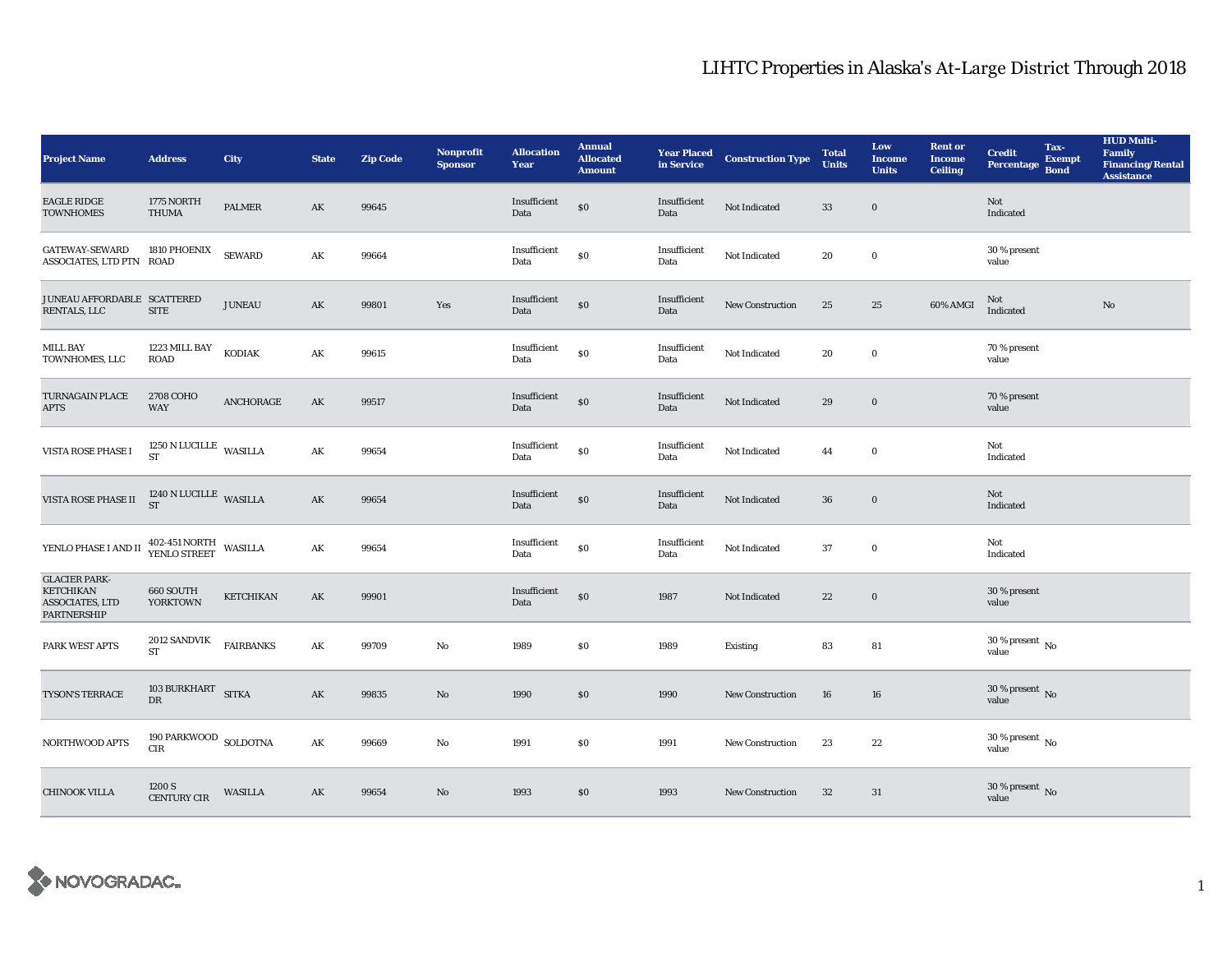| <b>Project Name</b>                                         | <b>Address</b>                              | <b>City</b>                | <b>State</b>           | <b>Zip Code</b> | <b>Nonprofit</b><br><b>Sponsor</b> | <b>Allocation</b><br>Year | <b>Annual</b><br><b>Allocated</b><br><b>Amount</b> |      | <b>Year Placed Construction Type</b><br>in Service | <b>Total</b><br><b>Units</b> | Low<br><b>Income</b><br><b>Units</b> | <b>Rent or</b><br><b>Income</b><br><b>Ceiling</b> | <b>Credit</b><br><b>Percentage</b>                   | Tax-<br><b>Exempt</b><br><b>Bond</b> | <b>HUD Multi-</b><br>Family<br><b>Financing/Rental</b><br><b>Assistance</b> |
|-------------------------------------------------------------|---------------------------------------------|----------------------------|------------------------|-----------------|------------------------------------|---------------------------|----------------------------------------------------|------|----------------------------------------------------|------------------------------|--------------------------------------|---------------------------------------------------|------------------------------------------------------|--------------------------------------|-----------------------------------------------------------------------------|
| <b>STRASBAUGH PLACE</b>                                     | 231 GASTINEAU $_{\rm JUNEAU}$<br><b>AVE</b> |                            | AK                     | 99801           | Yes                                | 1992                      | \$0\$                                              | 1993 | New Construction                                   | $\overline{7}$               | $\overline{7}$                       |                                                   | 70 % present $\,$ No $\,$<br>value                   |                                      |                                                                             |
| SPRUCE VIEW                                                 | 10601 SPRUCE<br>VIEW LOOP                   | $\operatorname{ANCHORAGE}$ | AK                     | 99507           | Yes                                | Insufficient<br>Data      | \$0                                                | 1993 | New Construction                                   | 82                           | 82                                   | 60% AMGI                                          | Not<br>Indicated                                     |                                      |                                                                             |
| <b>LOUSSAC SOGN SRO</b>                                     | 429 D ST                                    | ANCHORAGE                  | AK                     | 99501           | Yes                                | 1992                      | \$0                                                | 1994 | Acquisition and Rehab 52                           |                              | 50                                   |                                                   | $70$ % present $\,$ No value                         |                                      |                                                                             |
| WILLOW POINTE APTS                                          | 925 SOUTH<br>CHUGACH                        | <b>PALMER</b>              | $\mathbf{A}\mathbf{K}$ | 99645           |                                    | Insufficient<br>Data      | \$0                                                | 1994 | Not Indicated                                      | 24                           | $\bf{0}$                             |                                                   | Not<br>Indicated                                     |                                      |                                                                             |
| LOUSSAC-SOGN                                                | 429 D ST.                                   | <b>ANCHORAGE</b>           | AK                     | 99501           |                                    | Insufficient<br>Data      | ${\bf S0}$                                         | 1994 | Not Indicated                                      | $^{\rm 52}$                  | ${\bf 50}$                           | 50% AMGI                                          | Not<br>Indicated                                     |                                      |                                                                             |
| <b>2122 APTS</b>                                            | 1300 N<br>YORKTOWN DR                       | KETCHIKAN                  | AK                     | 99901           | No                                 | 1994                      | \$0                                                | 1995 | Acquisition and Rehab 41                           |                              | 40                                   |                                                   | $70$ % present $\,$ No value                         |                                      |                                                                             |
| <b>HAMPSTEAD HEATH</b><br><b>APTS</b>                       | HAMPSTEAD CT ANCHORAGE                      |                            | AK                     | 99518           |                                    | Insufficient<br>Data      | \$0                                                | 1995 | Not Indicated                                      | 88                           | 88                                   | 60% AMGI                                          | Not<br>Indicated                                     |                                      |                                                                             |
| <b>HILLVIEW APTS</b>                                        | 1801 DOUGLAS JUNEAU<br><b>HWY</b>           |                            | $\mathbf{AK}$          | 99824           | Yes                                | 1995                      | \$0                                                | 1995 | New Construction                                   | 15                           | 15                                   |                                                   | 70 % present $\overline{N}$<br>value                 |                                      |                                                                             |
| <b>ACCESS APTS</b>                                          | 9200<br>INDEPENDENC ANCHORAGE<br>E DR       |                            | AK                     | 99507           | Yes                                | 1994                      | $\$0$                                              | 1996 | New Construction                                   | 42                           | 41                                   |                                                   | $70$ % present $\,$ No value                         |                                      |                                                                             |
| <b>CORDOVA MEWS</b><br><b>ASSOCIATES OF</b><br>CORDOVA, LLC | 401 ORCA AVE CORDOVA                        |                            | AK                     | 99574           |                                    | Insufficient<br>Data      | \$0                                                | 1996 | <b>Not Indicated</b>                               | 22                           | $\bf{0}$                             |                                                   | 30 % present<br>value                                |                                      |                                                                             |
| DISCOVERY LUXURY<br><b>RENTALS</b>                          | 310 W 76TH AVE ANCHORAGE                    |                            | $\mathbf{A}\mathbf{K}$ | 99518           | No                                 | 1996                      | \$0\$                                              | 1996 | New Construction                                   | 56                           | $12\,$                               |                                                   | 70 % present $\rm\thinspace\gamma_{\rm es}$<br>value |                                      |                                                                             |
| <b>HILLPOINT APTS</b>                                       | 315 BARROW ST ANCHORAGE                     |                            | AK                     | 99501           | Yes                                | 1995                      | \$0\$                                              | 1996 | New Construction                                   | 24                           | 24                                   |                                                   | $70$ % present $\,$ No value                         |                                      |                                                                             |
| <b>MLH MANOR</b>                                            | 3017TH<br><b>AVENUE</b>                     | <b>FAIRBANKS</b>           | AK                     | 99701           |                                    | Insufficient<br>Data      | \$0                                                | 1996 | Not Indicated                                      | 34                           | $\bf{0}$                             |                                                   | Not<br>Indicated                                     |                                      |                                                                             |

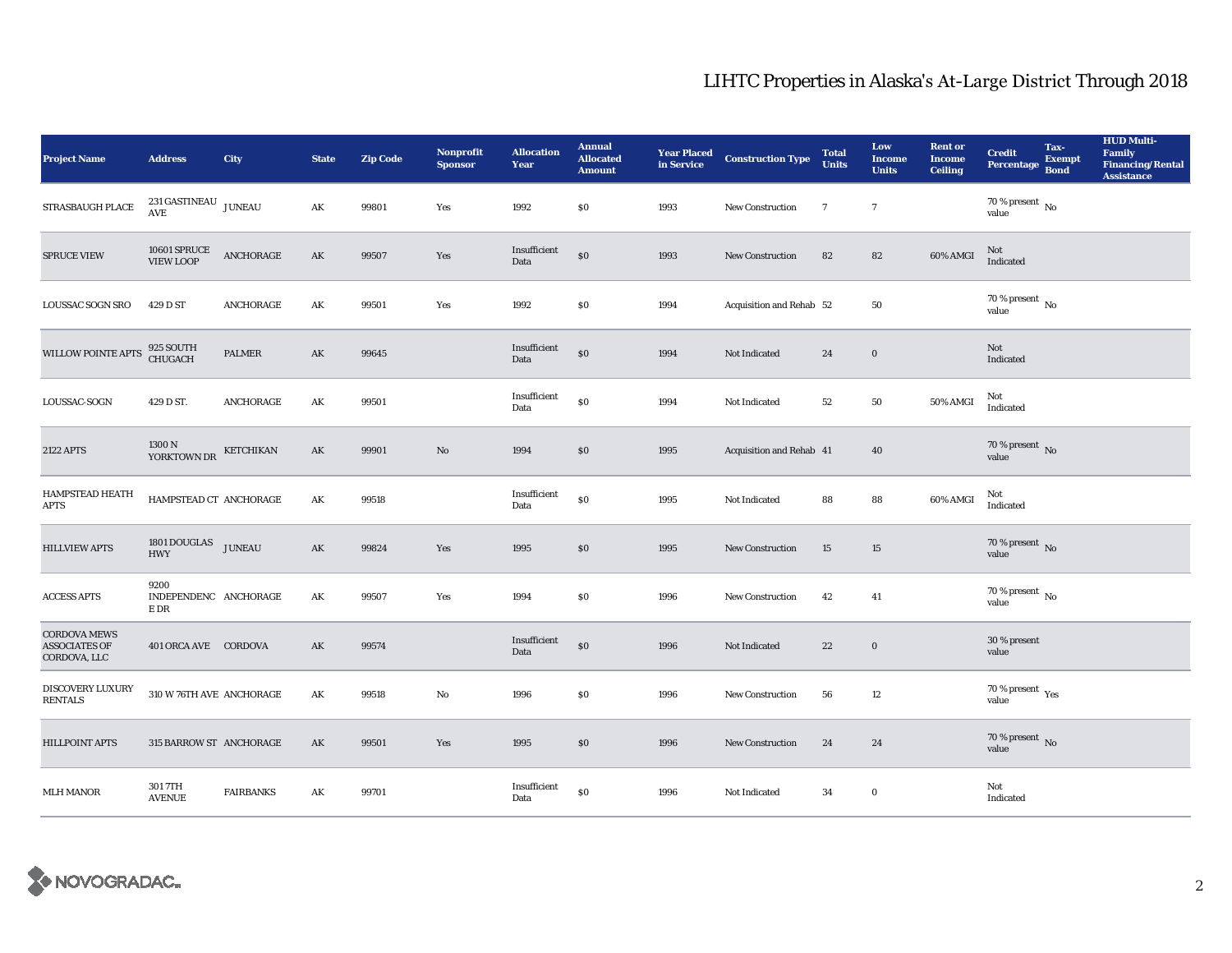| <b>Project Name</b>                                             | <b>Address</b>                                | City            | <b>State</b>           | <b>Zip Code</b> | Nonprofit<br><b>Sponsor</b> | <b>Allocation</b><br>Year | <b>Annual</b><br><b>Allocated</b><br><b>Amount</b> |      | <b>Year Placed Construction Type</b><br>in Service | <b>Total</b><br><b>Units</b> | Low<br><b>Income</b><br><b>Units</b> | <b>Rent or</b><br><b>Income</b><br><b>Ceiling</b> | <b>Credit</b><br><b>Percentage</b>          | Tax-<br><b>Exempt</b><br><b>Bond</b> | <b>HUD Multi-</b><br><b>Family</b><br><b>Financing/Rental</b><br><b>Assistance</b> |
|-----------------------------------------------------------------|-----------------------------------------------|-----------------|------------------------|-----------------|-----------------------------|---------------------------|----------------------------------------------------|------|----------------------------------------------------|------------------------------|--------------------------------------|---------------------------------------------------|---------------------------------------------|--------------------------------------|------------------------------------------------------------------------------------|
| THE ADELAIDE                                                    | 9TH AVE                                       | ANCHORAGE       | AK                     | 99501           | Yes                         | Insufficient<br>Data      | $\$0$                                              | 1997 | Acquisition and Rehab 73                           |                              | 71                                   | 50% AMGI                                          | Not<br>Indicated                            |                                      | Yes                                                                                |
| EAGLEWOOD APTS                                                  | 1800<br>NORTHWOOD JUNEAU<br>DR                |                 | $\mathbf{A}\mathbf{K}$ | 99801           | Yes                         | 1996                      | \$0                                                | 1997 | New Construction                                   | 24                           | 24                                   |                                                   | $70$ % present $\,$ No value                |                                      |                                                                                    |
| LITTLE DIPPER APTS                                              | 1910 TURNER ST FAIRBANKS                      |                 | AK                     | 99701           | No                          | 1997                      | \$0                                                | 1997 | Acquisition and Rehab 52                           |                              | 52                                   |                                                   | $30\,\%$ present $\,$ Yes value             |                                      |                                                                                    |
| ORCA POINT APTS                                                 | <b>2201 CROW</b><br>HILL DR                   | <b>DOUGLAS</b>  | $\mathbf{A}\mathbf{K}$ | 99824           | No                          | 1995                      | $\$0$                                              | 1997 | New Construction                                   | 46                           | 37                                   |                                                   | 70 % present $\,$ No $\,$<br>value          |                                      |                                                                                    |
| SOUTHSIDE SENIORS<br>$_{\mathrm{INC}}$                          | 9480<br>MORNINGSIDE ANCHORAGE<br><b>LOOP</b>  |                 | AK                     | 99515           | Yes                         | 1996                      | \$0\$                                              | 1997 | <b>New Construction</b>                            | 48                           | 48                                   |                                                   | 70 % present $\,$ No $\,$<br>value          |                                      |                                                                                    |
| <b>BRIGHTON PARK</b>                                            | 360 BRAGAW ST ANCHORAGE                       |                 | AK                     | 99508           | No                          | 1998                      | \$0                                                | 1998 | <b>New Construction</b>                            | 80                           | 80                                   |                                                   | $30\,\%$ present $\,$ Yes value             |                                      |                                                                                    |
| PTARMAGAIN VIEW                                                 | 901 W 23RD AVE ANCHORAGE                      |                 | AK                     | 99503           | No                          | 1998                      | \$0                                                | 1998 | Acquisition and Rehab 8                            |                              | 8                                    |                                                   | $70\,\%$ present $\,$ Yes value             |                                      |                                                                                    |
| SUSITNA PLACE APTS                                              | $1310$ S CENTURY WASILLA CIR                  |                 | AK                     | 99654           | Yes                         | 1997                      | \$0\$                                              | 1998 | <b>New Construction</b>                            | 24                           | 24                                   |                                                   | $70$ % present $\,$ No value                |                                      |                                                                                    |
| <b>COLONY ESTATES</b>                                           | $831$ S CHUGACH $\,$ PALMER<br><b>ST</b>      |                 | $\mathbf{AK}$          | 99645           |                             | Insufficient<br>Data      | \$109,095                                          | 1998 | <b>New Construction</b>                            | 24                           | 20                                   | 60% AMGI                                          | Not<br>Indicated                            |                                      |                                                                                    |
| MUNAQSRI SENIOR<br>ASSOCIATES OF NOME, 515 STEADMAN NOME<br>LLC |                                               |                 | $\mathbf{A}\mathbf{K}$ | 99762           |                             | Insufficient<br>Data      | \$0                                                | 1998 | Not Indicated                                      | $17\,$                       | $\boldsymbol{0}$                     |                                                   | 30 % present<br>value                       |                                      |                                                                                    |
| <b>CREEKSIDE MANOR</b>                                          | $7401 \, \mbox{FOXRIDGE} \quad$ ANCHORAGE WAY |                 | AK                     | 99518           | No                          | 1999                      | \$0                                                | 1999 | <b>New Construction</b>                            | 79                           | 30                                   |                                                   | 30 % present $\gamma_{\rm{es}}$<br>value    |                                      |                                                                                    |
| <b>MCKINNON APTS</b>                                            | 236 THIRD ST                                  | <b>JUNEAU</b>   | AK                     | 99801           | No                          | 1999                      | $\$0$                                              | 2000 | Acquisition and Rehab 23                           |                              | 23                                   |                                                   | <b>Both 30%</b><br>and 70%<br>present value | No                                   |                                                                                    |
| TRADEWINDS APTS.<br>ASSOC. LP                                   | 62 LEAR RD                                    | <b>UNALASKA</b> | AK                     | 99685           |                             | Insufficient<br>Data      | \$0                                                | 2000 | Not Indicated                                      | 16                           | $\bf{0}$                             |                                                   | 30 % present<br>value                       |                                      |                                                                                    |

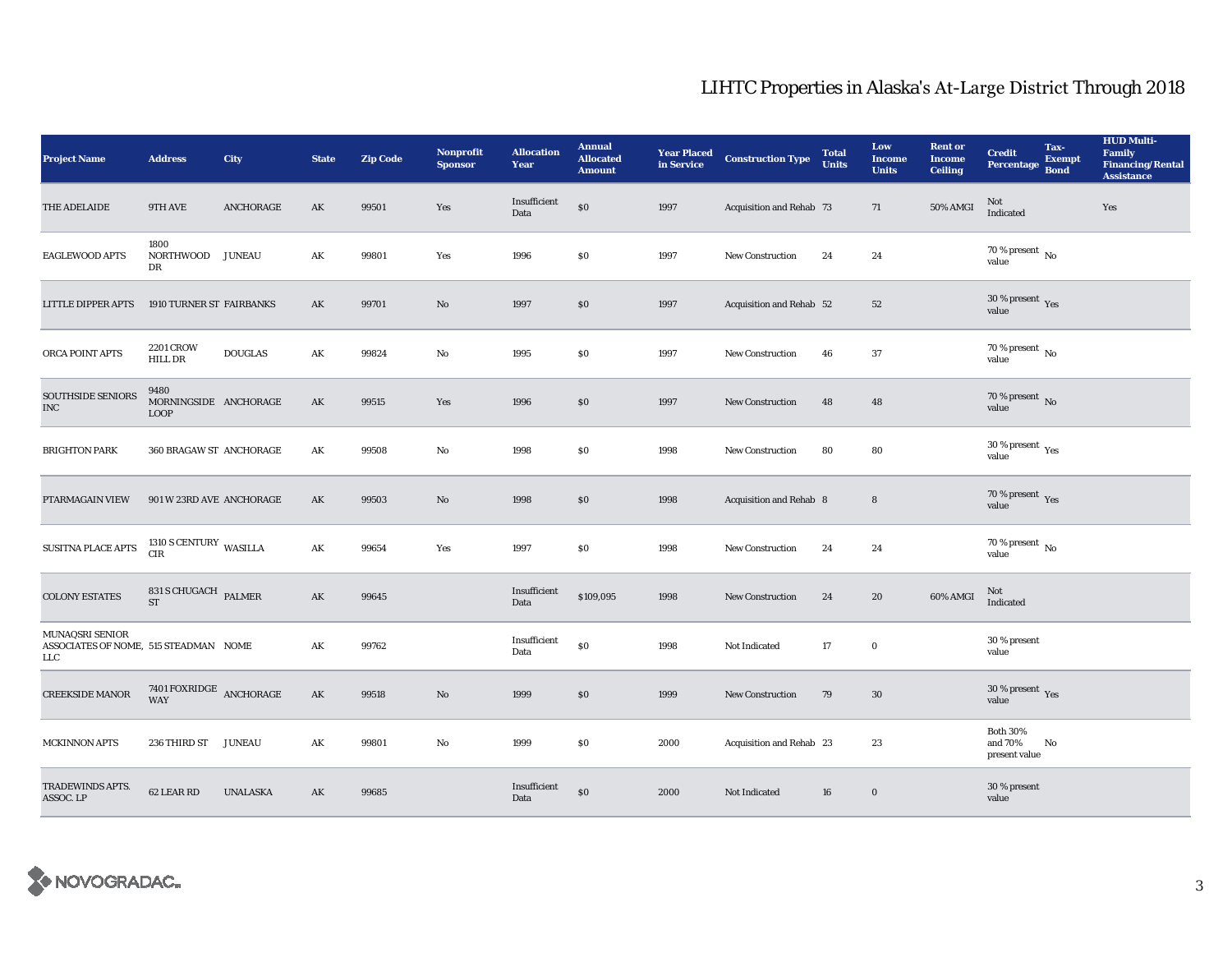| <b>Project Name</b>                                      | <b>Address</b>                                     | <b>City</b>    | <b>State</b>           | <b>Zip Code</b> | <b>Nonprofit</b><br><b>Sponsor</b> | <b>Allocation</b><br>Year | <b>Annual</b><br><b>Allocated</b><br><b>Amount</b> | <b>Year Placed<br/>in Service</b> | <b>Construction Type</b>  | <b>Total</b><br><b>Units</b> | Low<br><b>Income</b><br><b>Units</b> | <b>Rent or</b><br><b>Income</b><br><b>Ceiling</b> | <b>Credit</b><br><b>Percentage</b>   | Tax-<br><b>Exempt</b><br><b>Bond</b> | <b>HUD Multi-</b><br>Family<br><b>Financing/Rental</b><br><b>Assistance</b> |
|----------------------------------------------------------|----------------------------------------------------|----------------|------------------------|-----------------|------------------------------------|---------------------------|----------------------------------------------------|-----------------------------------|---------------------------|------------------------------|--------------------------------------|---------------------------------------------------|--------------------------------------|--------------------------------------|-----------------------------------------------------------------------------|
| BAYVIEW APTS. ASSOC. 214 6TH<br>LP                       | <b>AVENUE</b>                                      | <b>SEWARD</b>  | AK                     | 99664           |                                    | Insufficient<br>Data      | $\$0$                                              | 2001                              | Not Indicated             | 18                           | $\bf{0}$                             |                                                   | 30 % present<br>value                |                                      |                                                                             |
| <b>CHESTER CREEK</b><br><b>ESTATES</b>                   | 5802 E<br><b>NORTHERN</b><br><b>LIGHTS BLVD</b>    | ANCHORAGE      | $\mathbf{A}\mathbf{K}$ | 99504           | No                                 | 2001                      | \$0                                                | 2001                              | Acquisition and Rehab 100 |                              | 100                                  |                                                   | $30\,\%$ present $\,$ Yes value      |                                      |                                                                             |
| <b>CHESTER PARK</b><br><b>ESTATES</b>                    | 1019 E 20TH<br>AVE                                 | ANCHORAGE      | AK                     | 99501           | $\rm No$                           | 2001                      | \$0\$                                              | 2001                              | Acquisition and Rehab 180 |                              | 180                                  |                                                   | $30\,\%$ present $\,$ Yes value      |                                      |                                                                             |
| <b>LACEY STREET APTS</b><br>(NORTHWARD)                  | <b>455 THIRD AVE FAIRBANKS</b>                     |                | AK                     | 99701           | No                                 | 1999                      | \$0                                                | 2001                              | Acquisition and Rehab 184 |                              | 174                                  |                                                   | 70 % present $\,$ No $\,$<br>value   |                                      |                                                                             |
| <b>RAVEN TREE COURT</b>                                  | 1310 S CENTURY WASILLA<br>$\rm CIR$                |                | $\mathbf{AK}$          | 99654           | Yes                                | 2000                      | $\$0$                                              | 2001                              | New Construction          | 26                           | $11\,$                               |                                                   | 70 % present $\,$ No $\,$<br>value   |                                      |                                                                             |
| YAKUTAT<br><b>AFFORDABLE</b><br>RENTALS,<br>LLC/SUNRISE  | 100 YAKUTAT<br>DR                                  | YAKUTAT        | AK                     | 99689           | No                                 | Insufficient<br>Data      | \$0                                                | 2001                              | <b>New Construction</b>   | 20                           | 20                                   | 60% AMGI                                          | Not<br>Indicated                     |                                      | No                                                                          |
| <b>FOREST HILLS I</b>                                    | 1001 N LUCILLE WASILLA<br><b>ST</b>                |                | AK                     | 99654           | Yes                                | 2001                      | \$0                                                | 2002                              | New Construction          | 24                           | 24                                   |                                                   | 70 % present $\,$ No $\,$<br>value   |                                      |                                                                             |
| HUNTER CREEK APTS. 855 WEST FERN PALMER<br>OF PALMER, LP | <b>AVENUE</b>                                      |                | $\mathbf{AK}$          | 99645           |                                    | Insufficient<br>Data      | \$0                                                | 2002                              | Not Indicated             | $32\,$                       | $\boldsymbol{0}$                     |                                                   | 30 % present<br>value                |                                      |                                                                             |
| <b>RIDGECREST</b>                                        | 199 E KALLI CIR WASILLA                            |                | AK                     | 99654           | Yes                                | 2002                      | \$0                                                | 2002                              | <b>New Construction</b>   | 40                           | 40                                   |                                                   | $70$ % present $\,$ No $\,$<br>value |                                      |                                                                             |
| <b>STRAWBERRY</b><br><b>VILLAGE</b>                      | 7788<br>STRAWBERRY ANCHORAGE<br><b>COTTAGE WAY</b> |                | $\mathbf{A}\mathbf{K}$ | 99502           | $\mathbf{N}\mathbf{o}$             | 2001                      | \$0                                                | 2002                              | <b>New Construction</b>   | 60                           | 60                                   |                                                   | $70\,\%$ present $\,$ No value       |                                      |                                                                             |
| <b>BIRCHES I</b>                                         | 251 E KALLI CIR WASILLA                            |                | AK                     | 99654           | Yes                                | 2002                      | \$0\$                                              | 2002                              | <b>New Construction</b>   | 32                           | 32                                   |                                                   | 70 % present $\,$ No $\,$<br>value   |                                      |                                                                             |
| <b>CHANNEL VIEW</b>                                      | 360 GASTINEAU JUNEAU<br>AVE                        |                | AK                     | 99801           | Yes                                | 2001                      | \$0                                                | 2003                              | New Construction          | 23                           | 23                                   |                                                   | 70 % present $\,$ No $\,$<br>value   |                                      |                                                                             |
| EAGLES NEST SENIOR 110 E FRANK<br>HOUSING                | <b>SMITH WAY</b>                                   | <b>WASILLA</b> | AK                     | 99654           | Yes                                | 2002                      | \$0                                                | 2003                              | <b>New Construction</b>   | 26                           | 17                                   |                                                   | $70\,\%$ present $\,$ No value       |                                      |                                                                             |

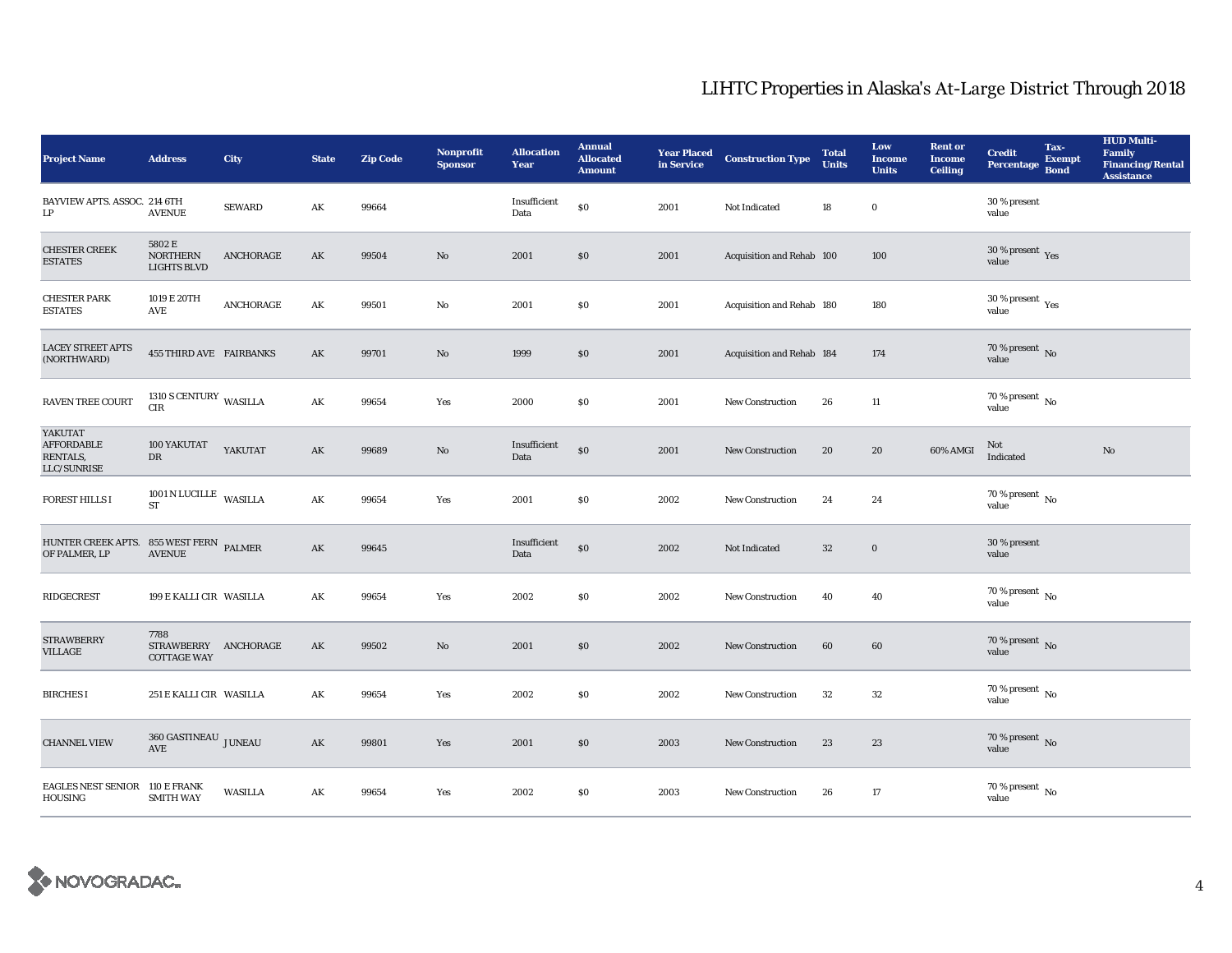| <b>Project Name</b>                                   | <b>Address</b>                             | <b>City</b>                | <b>State</b>           | <b>Zip Code</b> | <b>Nonprofit</b><br><b>Sponsor</b> | <b>Allocation</b><br>Year | <b>Annual</b><br><b>Allocated</b><br><b>Amount</b> |      | <b>Year Placed Construction Type</b><br>in Service | <b>Total</b><br><b>Units</b> | Low<br><b>Income</b><br><b>Units</b> | <b>Rent or</b><br><b>Income</b><br><b>Ceiling</b> | <b>Credit</b><br>Percentage        | Tax-<br><b>Exempt</b><br><b>Bond</b> | <b>HUD Multi-</b><br>Family<br><b>Financing/Rental</b><br><b>Assistance</b> |
|-------------------------------------------------------|--------------------------------------------|----------------------------|------------------------|-----------------|------------------------------------|---------------------------|----------------------------------------------------|------|----------------------------------------------------|------------------------------|--------------------------------------|---------------------------------------------------|------------------------------------|--------------------------------------|-----------------------------------------------------------------------------|
| FOREST HILLS PHASE 1011 N LUCILLE WASILLA<br>$\rm II$ | $\operatorname{ST}$                        |                            | ${\bf A}{\bf K}$       | 99654           | Yes                                | 2003                      | \$0                                                | 2003 | New Construction                                   | 17                           | $\mathbf 0$                          |                                                   | 70 % present $\,$ No $\,$<br>value |                                      |                                                                             |
| <b>GLACIER VILLAGE</b><br><b>PHASE I</b>              | <b>CANYON DR</b>                           | <b>JUNEAU</b>              | AK                     |                 | Yes                                | 2002                      | \$0                                                | 2003 | New Construction                                   | 25                           | 25                                   |                                                   | $70$ % present $\,$ No value       |                                      |                                                                             |
| JEWELL LAKE VILLA                                     | 3640 W 88TH<br>AVE                         | ANCHORAGE                  | AK                     | 99502           | $\mathbf{N}\mathbf{o}$             | 2003                      | \$0\$                                              | 2003 | Acquisition and Rehab 125                          |                              | 110                                  |                                                   | $30\,\%$ present $\,$ Yes value    |                                      |                                                                             |
| PARKVIEW-SOLDOTNA<br><b>ASSOCIATES LP</b>             | 330<br>COLUMBINE<br><b>STREET</b>          | SOLDOTNA                   | AK                     | 99669           |                                    | Insufficient<br>Data      | ${\bf S0}$                                         | 2003 | Not Indicated                                      | 26                           | $\bf{0}$                             |                                                   | 30 % present<br>value              |                                      |                                                                             |
| <b>KENAITZE POINTE</b>                                | 8871<br>CENTENNIAL ANCHORAGE<br><b>CIR</b> |                            | AK                     | 99504           |                                    | Insufficient<br>Data      | \$642,000                                          | 2003 | <b>New Construction</b>                            | 53                           | 53                                   | 60% AMGI                                          | Not<br>Indicated                   |                                      |                                                                             |
| <b>CAPTAIN BEANS</b><br><b>HOMES</b>                  | <b>OFFICE</b><br><b>NUMBER 1</b>           | <b>MOUNTAIN</b><br>VILLAGE | $\mathbf{A}\mathbf{K}$ | 99632           |                                    | Insufficient<br>Data      | \$0                                                | 2003 | Not Indicated                                      | $30\,$                       | $10\,$                               |                                                   | Not<br>Indicated                   |                                      |                                                                             |
| <b>GATEWAY</b><br><b>APARTMENTS</b>                   | 1810 PHOENIX<br><b>ROAD</b>                | <b>SEWARD</b>              | $\mathbf{AK}$          | 99664           |                                    | Insufficient<br>Data      | $\$0$                                              | 2004 | Not Indicated                                      | 20                           | $\mathbf 0$                          |                                                   | Not<br>Indicated                   |                                      |                                                                             |
| <b>GLACIER VILLAGE</b><br>PHASES II & III             | <b>CANYON DR</b>                           | <b>JUNEAU</b>              | AK                     |                 | Yes                                | 2004                      | \$0                                                | 2004 | New Construction                                   | 37                           | 37                                   |                                                   | 70 % present $\,$ No $\,$<br>value |                                      |                                                                             |
| <b>KNIK MANOR</b>                                     | 1351 S CENTURY WASILLA<br>CIR              |                            | ${\bf A}{\bf K}$       | 99654           | Yes                                | 2003                      | $\$0$                                              | 2004 | New Construction                                   | 22                           | $17\,$                               |                                                   | $70$ % present $\,$ No value       |                                      |                                                                             |
| TOWN SQUARE                                           | 1500 CHARTER<br>CIR                        | ANCHORAGE                  | AK                     | 99508           | No                                 | 2004                      | \$0                                                | 2004 | New Construction                                   | 90                           | 18                                   |                                                   | $30\,\%$ present $\,$ Yes value    |                                      |                                                                             |
| <b>TYONEK TERRACE</b>                                 | 9141 PECK AVE ANCHORAGE                    |                            | AK                     | 99504           | No                                 | 2003                      | \$0                                                | 2004 | <b>New Construction</b>                            | 40                           | 35                                   |                                                   | $70\,\%$ present $\,$ No value     |                                      |                                                                             |
| <b>MOUNTAIN VIEW</b><br><b>VILLAGE I</b>              | 3510 SPENARD<br>RD                         | ANCHORAGE                  | AK                     | 99503           |                                    | 2004                      | \$495,572                                          | 2004 | Both New Construction $\,$ 28 $\,$<br>and $A/R$    |                              | $\bf 28$                             | 60% AMGI                                          | Not<br>Indicated                   |                                      |                                                                             |
| RIVER POINT VILLAGE                                   | 2589 CHIEF<br>WILLIAM DR                   | <b>FAIRBANKS</b>           | AK                     | 99709           | Yes                                | 2004                      | \$0                                                | 2005 | <b>New Construction</b>                            | 26                           | 25                                   |                                                   | $70\,\%$ present $\,$ No value     |                                      |                                                                             |

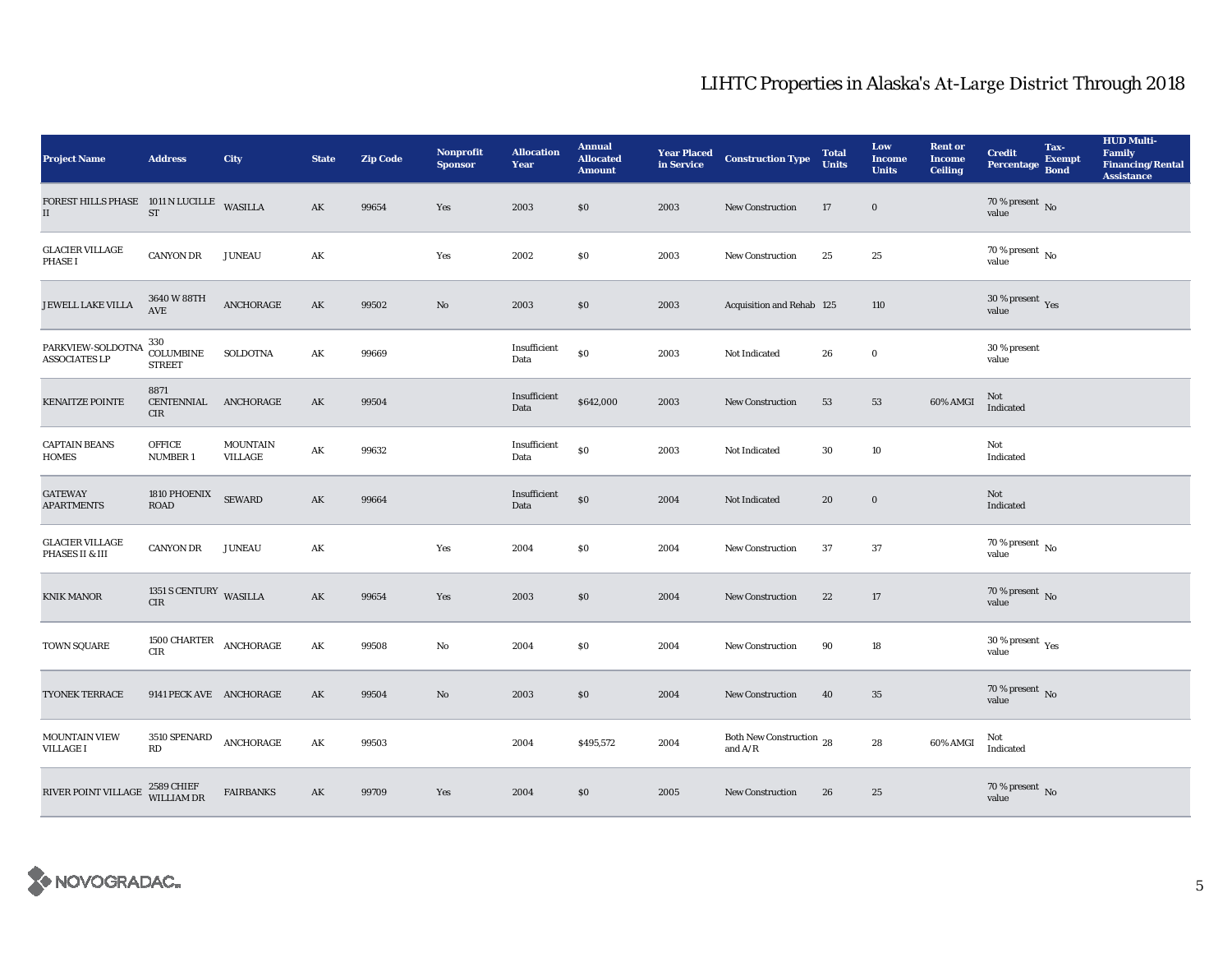| <b>Project Name</b>                                     | <b>Address</b>                              | <b>City</b>   | <b>State</b>  | <b>Zip Code</b> | <b>Nonprofit</b><br><b>Sponsor</b> | <b>Allocation</b><br>Year | <b>Annual</b><br><b>Allocated</b><br><b>Amount</b> |      | <b>Year Placed Construction Type</b><br>in Service | <b>Total</b><br><b>Units</b> | Low<br><b>Income</b><br><b>Units</b> | <b>Rent</b> or<br><b>Income</b><br><b>Ceiling</b> | <b>Credit</b><br>Percentage                 | Tax-<br><b>Exempt</b><br><b>Bond</b> | <b>HUD Multi-</b><br><b>Family</b><br><b>Financing/Rental</b><br><b>Assistance</b> |
|---------------------------------------------------------|---------------------------------------------|---------------|---------------|-----------------|------------------------------------|---------------------------|----------------------------------------------------|------|----------------------------------------------------|------------------------------|--------------------------------------|---------------------------------------------------|---------------------------------------------|--------------------------------------|------------------------------------------------------------------------------------|
| JUNEAU AFFORDABLE SCATTERED<br>RENTALS 2, LLC           | <b>SITE</b>                                 | <b>JUNEAU</b> | AK            | 99801           | No                                 | Insufficient<br>Data      | $\$0$                                              | 2005 | New Construction                                   | 37                           | $\bf 37$                             | 60% AMGI                                          | Not<br>Indicated                            |                                      | $\rm No$                                                                           |
| <b>CREEKWOOD APTS</b>                                   | 1910 N<br><b>CREEKWOOD</b><br>PARK CIR      | <b>PALMER</b> | AK            | 99645           | Yes                                | 2005                      | \$622,000                                          | 2006 | New Construction                                   | 48                           | 48                                   | 60% AMGI                                          | $70$ % present $\,$ No value                |                                      |                                                                                    |
| <b>MOUNTAIN VIEW</b><br><b>VILLAGE II</b>               | $4211\,\mathrm{MOUNTAIN}$ ANCHORAGE VIEW DR |               | AK            | 99508           |                                    | Insufficient<br>Data      | \$394,488                                          | 2006 | Not Indicated                                      | 47                           | 47                                   | 60% AMGI                                          | Not<br>Indicated                            |                                      |                                                                                    |
| <b>AURORA VISTA</b>                                     | 104 N GILL ST                               | KENAI         | AK            | 99611           | Yes                                | 2006                      | \$518,133                                          | 2007 | Acquisition and Rehab 48                           |                              | $\mathbf 0$                          | 60% AMGI                                          | <b>Both 30%</b><br>and 70%<br>present value | No                                   |                                                                                    |
| <b>BIRCHES II</b>                                       | 240 E KALLI CIR WASILLA                     |               | AK            | 99654           | Yes                                | 2007                      | \$324,667                                          | 2007 | New Construction                                   | 28                           | 28                                   | 60% AMGI                                          | 70 % present $\,$ No $\,$<br>value          |                                      |                                                                                    |
| CARLANNA                                                | 1360 JACKSON<br><b>ST</b>                   | KETCHIKAN     | AK            | 99901           | Yes                                | 2005                      | \$437,000                                          | 2007 | <b>New Construction</b>                            | 24                           | 24                                   | 60% AMGI                                          | $70$ % present $\,$ No value                |                                      |                                                                                    |
| <b>EAGLE RIDGE OF</b><br><b>PALMER</b>                  | 1775 N THUMA<br>${\rm ST}$                  | <b>PALMER</b> | AK            | 99645           | No                                 | 2005                      | \$624,667                                          | 2007 | <b>New Construction</b>                            | 33                           | 32                                   | 60% AMGI                                          | 70 % present $\,$ No $\,$<br>value          |                                      |                                                                                    |
| <b>MOUNTAIN VIEW</b><br><b>VILLAGE III</b>              | 4211 MOUNTAIN ANCHORAGE<br>VIEW DR          |               | AK            | 99508           |                                    | Insufficient<br>Data      | \$590,069                                          | 2007 | New Construction                                   | 38                           | ${\bf 38}$                           | 60% AMGI                                          | Not<br>Indicated                            |                                      |                                                                                    |
| <b>KETCHIKAN</b><br><b>AFFORDABLE</b><br><b>RENTALS</b> | <b>SCATTERED</b><br><b>SITE</b>             | KETCHIKAN     | AK            | 99901           | Yes                                | Insufficient<br>Data      | $\$0$                                              | 2007 | New Construction                                   | 24                           | 24                                   | 60% AMGI                                          | Not<br>Indicated                            |                                      | $\mathbf{No}$                                                                      |
| <b>CHUGACH COLONY</b><br><b>ESTATES</b>                 | 1102 S<br><b>CHUGACH ST</b>                 | <b>PALMER</b> | AK            | 99645           |                                    | Insufficient<br>Data      | \$378,325                                          | 2008 | <b>New Construction</b>                            | 31                           | 28                                   | 60% AMGI                                          | <b>Not</b><br>Indicated                     |                                      |                                                                                    |
| GRASS CREEK VILLAGE 7700<br>1                           | CREEKSIDE CTR ANCHORAGE<br>DR               |               | $\mathbf{AK}$ | 99504           |                                    | 2007                      | \$703,160                                          | 2008 | New Construction                                   | 80                           | 56                                   | 60% AMGI                                          | 70 % present<br>value                       |                                      |                                                                                    |
| YENLO SQUARE                                            | 402 N YENLO ST WASILLA                      |               | AK            | 99654           |                                    | 2006                      | \$518,585                                          | 2008 | New Construction                                   | 34                           | 34                                   | 60% AMGI                                          | 70 % present<br>value                       |                                      |                                                                                    |
| <b>CHRISTENSON RD</b><br>PORTFOLIO PHASE I              | 2610 MILL BAY<br>RD                         | <b>KODIAK</b> | AK            | 99615           | No                                 | 2008                      | \$1,160,172                                        | 2009 | Acquisition and Rehab 128                          |                              | 126                                  | 60% AMGI                                          | <b>Both 30%</b><br>and 70%<br>present value | No                                   |                                                                                    |

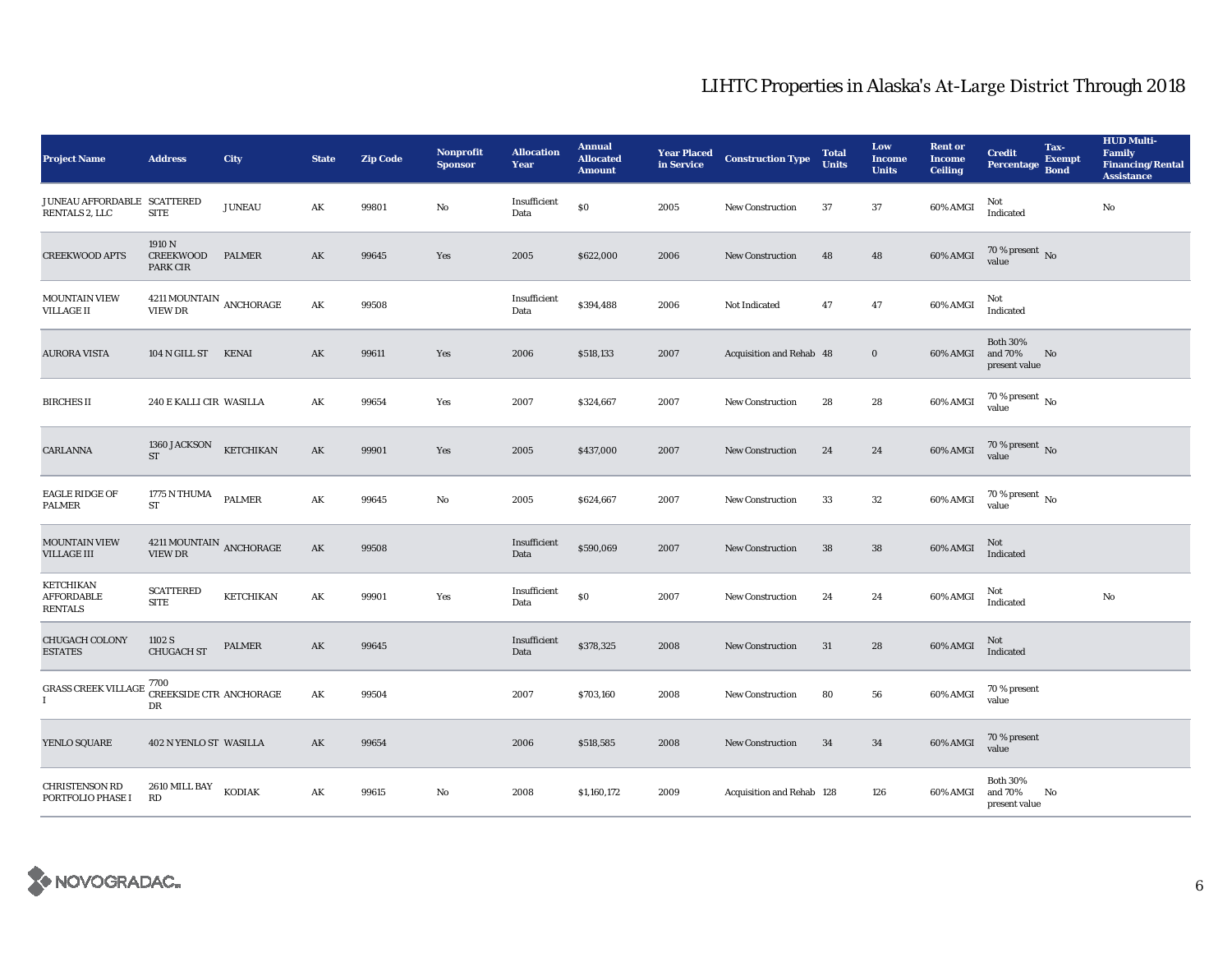| <b>Project Name</b>                                             | <b>Address</b>                               | City               | <b>State</b> | <b>Zip Code</b> | <b>Nonprofit</b><br><b>Sponsor</b> | <b>Allocation</b><br>Year | <b>Annual</b><br><b>Allocated</b><br><b>Amount</b> | <b>Year Placed<br/>in Service</b> | <b>Construction Type</b>  | <b>Total</b><br><b>Units</b> | Low<br><b>Income</b><br><b>Units</b> | <b>Rent or</b><br><b>Income</b><br><b>Ceiling</b> | <b>Credit</b><br><b>Percentage</b>          | Tax-<br><b>Exempt</b><br><b>Bond</b> | <b>HUD Multi-</b><br><b>Family</b><br><b>Financing/Rental</b><br><b>Assistance</b> |
|-----------------------------------------------------------------|----------------------------------------------|--------------------|--------------|-----------------|------------------------------------|---------------------------|----------------------------------------------------|-----------------------------------|---------------------------|------------------------------|--------------------------------------|---------------------------------------------------|---------------------------------------------|--------------------------------------|------------------------------------------------------------------------------------|
| WEEKS FIELD ESTATES 1301 KELLUM ST FAIRBANKS<br><b>PHASE I</b>  |                                              |                    | AK           | 99701           | Yes                                | 2008                      | \$1,226,214                                        | 2009                              | New Construction          | 74                           | 73                                   | 60% AMGI                                          | 70 % present $\,$ No $\,$<br>value          |                                      |                                                                                    |
| <b>EKLUTNA ESTATES</b>                                          | 8850<br>CENTENNIAL<br>CIR                    | ANCHORAGE          | AK           | 99504           | No                                 | 2009                      | \$1,670,473                                        | 2010                              | <b>New Construction</b>   | 59                           | 51                                   | 60% AMGI                                          | $70$ % present $\,$ No value                |                                      |                                                                                    |
| <b>BIRCHWOOD</b>                                                | 16411 HOME PL EAGLE RIVER                    |                    | AK           | 99577           | Yes                                | 2010                      | \$270,385                                          | 2011                              | Acquisition and Rehab 57  |                              | 34                                   | 60% AMGI                                          | $30\,\%$ present $\,$ Yes value             |                                      |                                                                                    |
| <b>CHRISTENSON RD</b><br>PORTFOLIO PHASE II                     | 2610 MILL BAY<br>RD                          | KODIAK             | AK           | 99615           | No                                 | 2010                      | \$933,202                                          | 2011                              | Acquisition and Rehab 110 |                              | 110                                  |                                                   | $30$ % present $\,$ No $\,$<br>value        |                                      | No                                                                                 |
| <b>LUMEN PARK APTS</b>                                          | 2778 LUMEN<br>PARK DR                        | ANCHORAGE          | AK           | 99507           | Yes                                | 2010                      | \$384,901                                          | 2011                              | <b>New Construction</b>   | 20                           | 20                                   | 60% AMGI                                          | $70$ % present $\,$ No value                |                                      |                                                                                    |
| <b>MOUNTAIN VIEW</b><br><b>VILLAGE IV</b>                       | 4210<br><b>MOUNTAIN</b><br><b>VIEW DR</b>    | ANCHORAGE          | AK           | 99508           | Yes                                | 2010                      | \$1,389,222                                        | 2011                              | <b>New Construction</b>   | 34                           | 34                                   | 60% AMGI                                          | $70$ % present $\,$ No value                |                                      |                                                                                    |
| WEEKS FIELD ESTATES 1301 KELLUM ST FAIRBANKS<br><b>PHASE II</b> |                                              |                    | AK           | 99701           | Yes                                | 2009                      | \$5,701                                            | 2011                              | <b>New Construction</b>   | 56                           | 56                                   | 60% AMGI                                          | $70\,\%$ present $\,$ No value              |                                      |                                                                                    |
| <b>LOUSSAC PLACE APTS</b>                                       | 200 W 20TH<br>AVE                            | ANCHORAGE          | AK           | 99503           | No                                 | 2011                      | \$2,281,500                                        | 2012                              | <b>New Construction</b>   | 120                          | 76                                   |                                                   | 70 % present $\,$ No $\,$<br>value          |                                      | No                                                                                 |
| <b>HARBOR RIDGE-</b><br>HOMER ASSOCIATES,<br>$_{\rm LLC}$       | <b>4047 MAIN</b><br><b>STREET</b>            | <b>HOMER</b>       | AK           | 99603           |                                    | Insufficient<br>Data      | \$0                                                | 2013                              | Not Indicated             | 24                           | $\mathbf 0$                          |                                                   | 70 % present<br>value                       |                                      |                                                                                    |
| <b>TRAILSIDE HEIGHTS I</b>                                      | 2785 TRAILSIDE $\,$ ANCHORAGE<br><b>LOOP</b> |                    | AK           | 99507           | Yes                                | 2012                      | \$1,441,310                                        | 2013                              | <b>New Construction</b>   | 66                           | 33                                   | 60% AMGI                                          | $70$ % present $\,$ No value                |                                      |                                                                                    |
| <b>CHIN NORTH</b>                                               | 190 W PARK AVE SOLDOTNA                      |                    | AK           | 99669           | No                                 | 2013                      | \$430,150                                          | 2014                              | Acquisition and Rehab 55  |                              | 55                                   | 60% AMGI                                          | <b>Both 30%</b><br>and 70%<br>present value | No                                   |                                                                                    |
| <b>CORONADO PARK</b>                                            | 16820<br><b>CORONADO RD</b>                  | <b>EAGLE RIVER</b> | AK           | 99577           | Yes                                | 2013                      | \$1,006,008                                        | 2014                              | <b>New Construction</b>   | 56                           | 40                                   | 60% AMGI                                          | $70$ % present $\,$ No value                |                                      |                                                                                    |
| <b>TRAILSIDE HEIGHTS II</b>                                     | $2620\,\mbox{TRAILSIDE}$ ANCHORAGE LOOP      |                    | AK           | 99507           | Yes                                | 2013                      | \$470,745                                          | 2014                              | <b>New Construction</b>   | 20                           | 20                                   | 60% AMGI                                          | $70$ % present $\,$ No value                |                                      |                                                                                    |